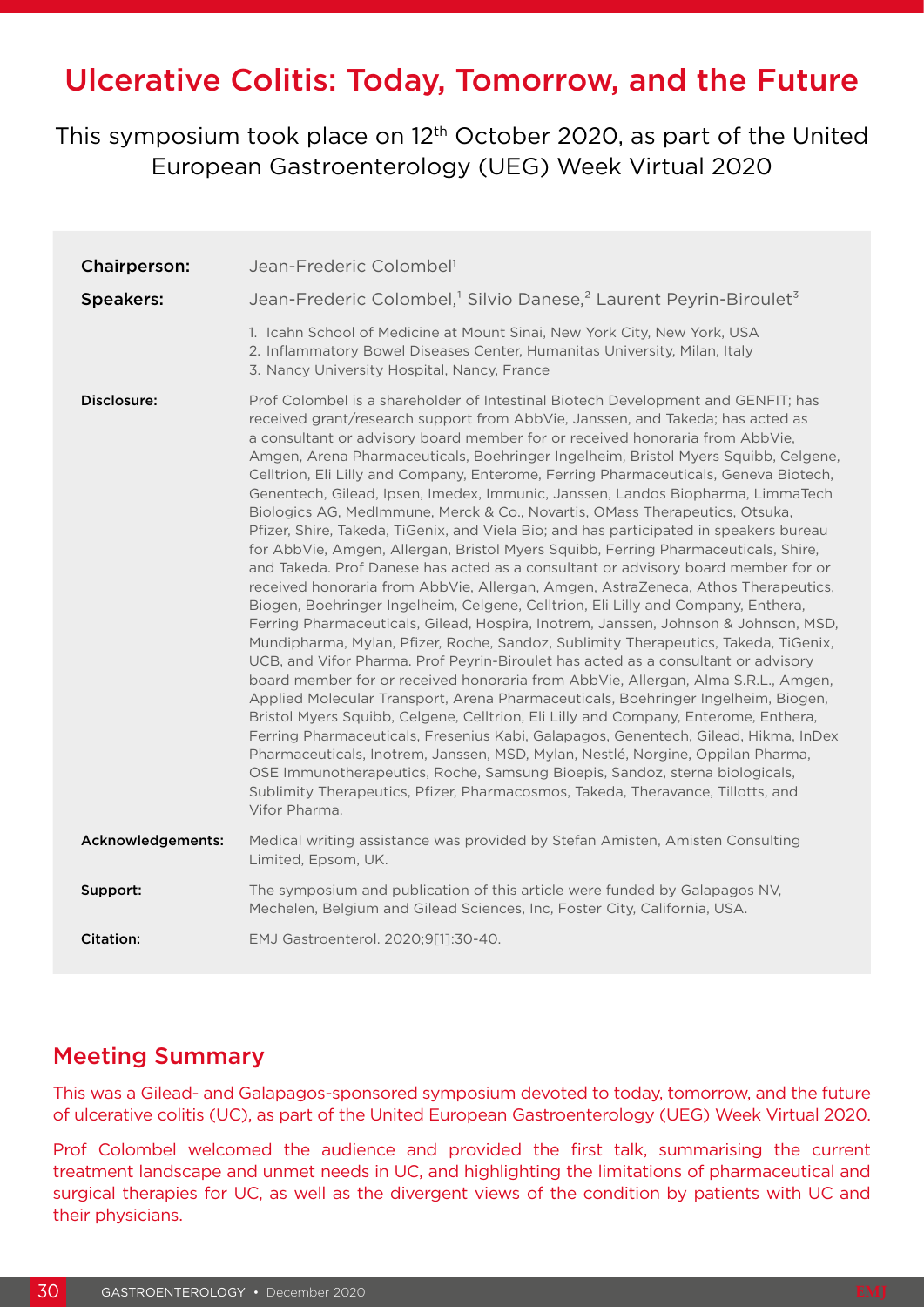Prof Danese discussed the late-stage clinical development of sphingosine-1-phosphate (S1P) receptor modulators, IL-23 inhibitors, leukocyte adhesion inhibitors, and JAK/tyrosine kinase 2 (TYK2) inhibitors for the treatment of UC, and considered how these new drugs could change clinical practice.

Finally, Prof Peyrin-Biroulet shared his vision of what the future might hold for the treatment of patients with UC. He summarised the late-stage clinical development pipeline for potential UC therapeutics and shared his view on how the increasing deployment of biosimilars, as well as novel treatment concepts such as dual-targeted biologics and biologic/small-molecule combination therapies, may change the way that UC is treated in the future. He also highlighted the importance of personalised treatment targets and how patient education and patient-specific treatment guidelines could empower patients with UC, to help close the existing gap between routine real-world clinical practice and best practice for the management of UC.

## Ulcerative Colitis: Today

### Professor Jean-Frederic Colombel

Crohn's disease (CD) and UC are chronic inflammatory bowel diseases (IBD) that lead to digestive disorders and inflammation in the digestive system.<sup>1</sup> Very often, UC is seen as a minor disease; however, UC is a progressive gastrointestinal inflammatory disease of the colon. The extent of colorectal inflammation fluctuates over time and may result in long-term complications, which can be aggravated by structural changes such as strictures, pseudopolyposis, bridging fibrosis, and neoplastic transformation. Functional abnormalities are important because they can cause distressing symptoms, such as urgency and incontinence, and they are linked to decreased contractility and impaired colonic motility. In addition, anorectal dysfunction may lead to 'lead pipe' colon, rectal narrowing, widening of the presacral space, and impaired continence.<sup>2,3</sup>

Systemic, gastrointestinal, and psychological symptoms cause severe disease burden for patients with IBD as they occur with high frequency and severity, and cause significant distress. The top six symptoms include lack of energy, bowel urgency, diarrhoea, flatulence, feeling bloated, and worrying.<sup>4</sup> In particular, the lack of energy, experienced as fatigue, and the impact of the psychological burden, such as worrying, were highlighted by Prof Colombel as very important causes of distress in patients with IBD. The prospective, multicountry, observational ICONIC study assessed the cumulative burden in adult patients with UC under routine care,

and reported a disconnect between physicians' and patients' perceptions, as approximately 40% of patients classified their disease activity differently from their physicians.<sup>5</sup> Patients also reported being highly concerned about the disease treatment and potential complications, particularly the potential to require an ostomy bag or to need surgery, unwanted effects of their medication, uncertainty about the course of their disease, and decreased energy levels.<sup>6</sup>

Although a wide range of therapies are currently approved for the treatment of UC, including anti-IL, anti-integrins, and, more recently, small molecules targeting intracellular processes, (Figure 1), $7-10$  unmet needs in the treatment of UC remain, both in clinical trials and in clinical practice, with many patients still not able to achieve adequate disease control.<sup>11</sup> For anti-TNF drugs, nonresponse rates of 20–40% have been reported in clinical trials and 10–20% in real-world studies.<sup>12</sup> Similarly, real-world nonresponse rates of 49–57% have been reported for the α4β7 integrin inhibitor vedolizumab, 38–49% for the IL-12/IL-23 inhibitor ustekinumab in the UNIFI study, and 40–45% for the JAK inhibitor tofacitinib in the OCTAVE study.13,14

Another concern is the plateauing in the rates of steroid-free remission. The proportion of treated patients not achieving steroid-free remission has been reported to be 60–84% with adalimumab or infliximab,15-17 62–87% with vedolizumab in the GEMINI 1 and VARSITY studies,18,19 58–62% for ustekinumab in the UNIFI study,<sup>20</sup> and 72% for tofacitinib in the OCTAVE study.<sup>14</sup> Although the definitions of steroid-free remission vary between studies, the concept remains useful as a highhurdle endpoint.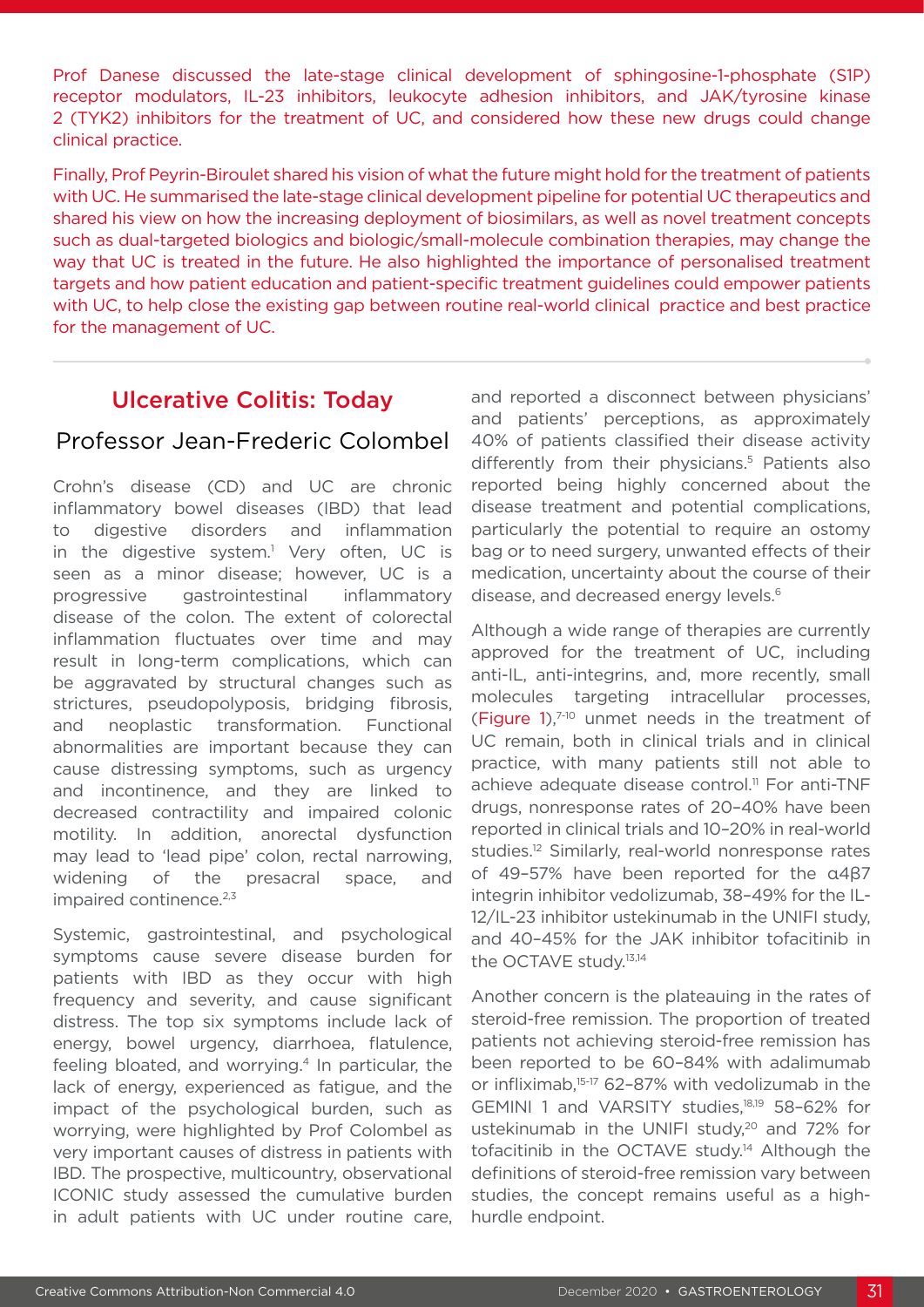

#### Figure 1: Schematic overview of therapies currently approved for ulcerative colitis.<sup>7-10</sup>

\*Cells and cytokines listed are examples and do not provide an exhaustive list.

†Th17 cells are not the only cells targeted by JAK inhibitors and are used an example to illustrate their action on an intracellular pathway.

MAdCAM-1: mucosal addressin cell adhesion molecule-1; P: phosphate;  $T_{\text{poc}}$ : regulatory T cell.

An excessive use of steroids has also been noted in patients diagnosed with IBD and seems to be associated with treatment initiation outside of specialist care, or by a gastroenterologist in training.<sup>21</sup> Steroid dependency, defined in the European Crohn's and Colitis Organisation (ECCO) guidelines as either the prescription of ≥1 steroid over 12 months, the inability to wean from steroids within 3 months, or a disease flare within 3 months of steroid cessation, also remains problematic, particularly in patients with UC.<sup>22</sup> An additional burden of steroid therapy is that it may lead to fatigue, which has been reported by nearly 50% of patients with IBD.23

Furthermore, in the real world, not all responders persist on treatment. A real-world study of patients with UC being treated with vedolizumab or infliximab reported that <80% of induction responders persisted for 24 months on treatment.24 Similarly, the Dutch Initiative on Crohn and Colitis (ICC) registry study reported that only 60% of patients who initiated treatment with tofacitinib remained on treatment after 24 weeks.<sup>25</sup> Taken together, these illustrate that there is a clear unmet need for new, longterm, effective treatment options for patients with UC.

Colectomy is a major surgical procedure that may significantly affect both mortality rates and the quality of life of patients with UC.<sup>26</sup> Although UC colectomy rates have been decreasing since the introduction of biologics, $27,28$  they still remain high in the long term.<sup>29</sup> Furthermore, a majority of patients may not be able to benefit on this decrease in colectomy rates, due to the still limited use of biologics in UC, coupled with an excessive use of steroids.22,30

The research of today shows that UC has a high economic and treatment burden, and patients and physicians do not always share the same view on the disease. There are clear treatment unmet needs, as many patients do not achieve long-term, steroid-free remission without colectomy. Despite updated clinical evidence, new guidelines, and aggressive treatment targets, the early use of effective therapies remains surprisingly uncommon. However, Prof Colombel concluded that the gastroenterological community has nevertheless come a long way: there is now a recognised predictive biomarker (faecal calprotectin) for treatment monitoring, more stringent clinical trial endpoints in the form of long-term remission and histological endpoints, and the Selecting Therapeutic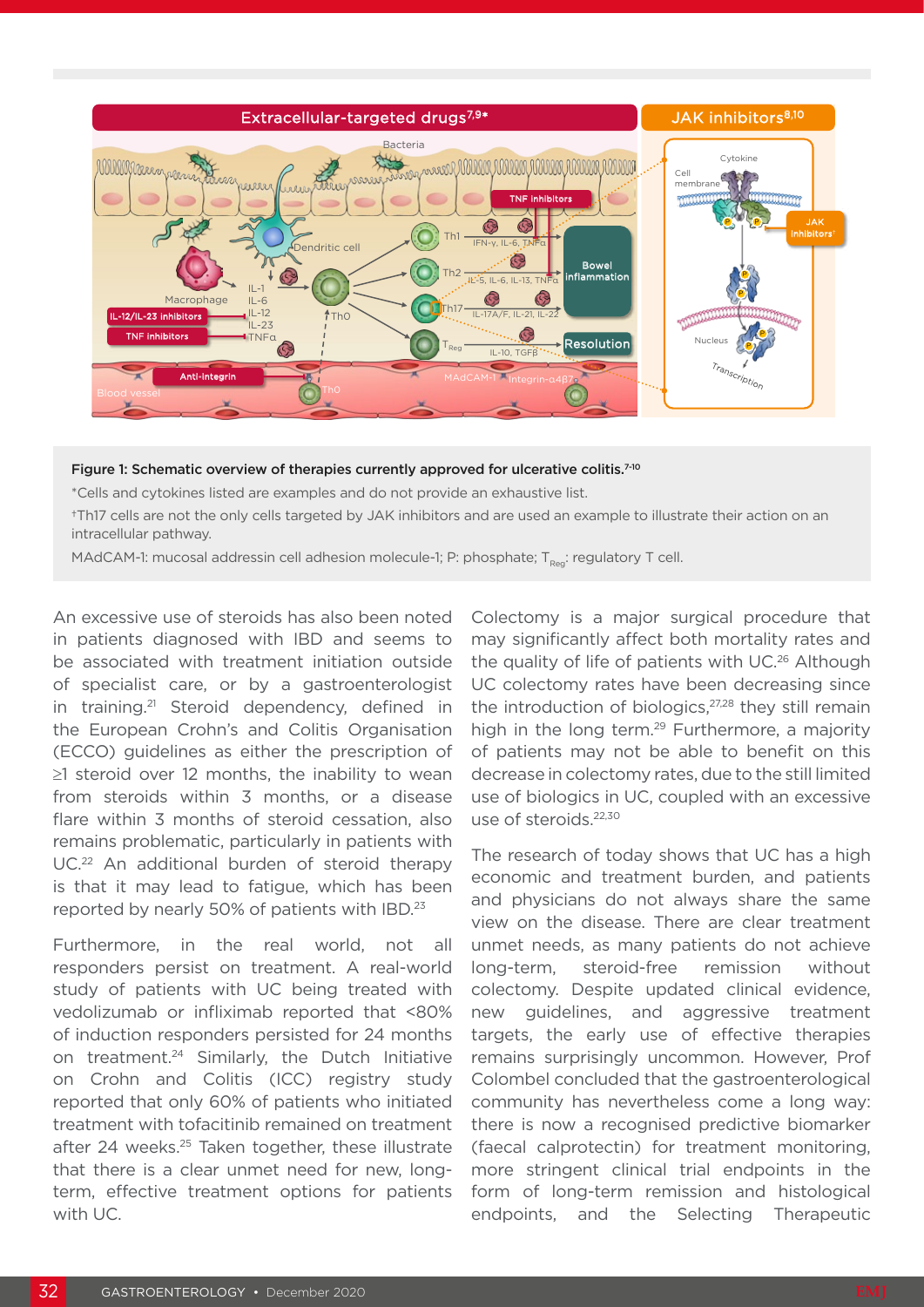Targets in Inflammatory Bowel Disease (STRIDE) guidelines help to codifying ambitious treatment targets.<sup>31-34</sup>

### Ulcerative Colitis: Tomorrow

### Professor Silvio Danese

Emerging therapies for UC currently undergoing Phase III development fall under four main mechanisms of action: leukocyte retention in lymphoid organs by S1P receptor modulators (etrasimod and ozanimod), IL-23 inhibitors (mirikizumab, guselkumab, brazikumab, and risankizumab), JAK/TYK2 inhibitors (filgotinib and upadacitinib), and leukocyte adhesion inhibitors (integrin blockers and etrolizumab).<sup>35</sup>

S1P modulators are structural analogues of the lipid signalling molecule S1P, with antagonist actions leading to selective immunosuppressive action through the sequestration of lymphocytes in secondary lymphoid tissues and a rapid reduction of peripheral blood lymphocytes.<sup>36</sup> In the True North study, $37$  the S1P modulator ozanimod demonstrated highly statistically significant (p<0.0001) results for the induction of clinical remission at Week 10 and in maintenance at Week 52. Key secondary endpoints of clinical response and endoscopic improvement at Week 10 and at Week 52 were also met, and the safety profile of ozanimod was consistent with that observed in previously reported trials. The leukocyte adhesion inhibitor etrolizumab selectively targets the β7 subunit of both α4β7 and αEβ7 integrins and blocks interactions with their respective ligands, mucosal vascular addressin cell adhesion molecule 1 and E‐cadherin, to reduce gut‐specific lymphocyte trafficking to the inflamed colon.<sup>38</sup> In the HICKORY study, etrolizumab met its primary endpoint of inducing remission versus placebo for patients with UC but failed to meet its primary endpoint versus placebo as maintenance therapy.<sup>38</sup> Additionally, in people who had received prior anti-TNF treatment, etrolizumab met the primary endpoint at induction but not at maintenance.<sup>39</sup>

JAK inhibitors are orally administered small molecules that, by temporarily blocking signalling through the JAK/signal transducer and activator of transcription pathway, inhibit key mechanisms

of the innate and adaptive immune response.<sup>40</sup> They differ in their selectivity for different JAK: tofacitinib is more selective for JAK1/2/3 than for TYK2, upadacitinib is more selective for JAK1/3 than for JAK2, and filgotinib is more selective for JAK1 than for JAK2.<sup>41-43</sup> The blocking of specific JAK kinases by selective JAK inhibitors may be of clinical relevance, as it may translate into therapies with improved safety and efficacy.10

Tofacitinib is the only JAK inhibitor approved for the treatment of moderate-to-severe UC but has shown no efficacy in CD, which has been speculated to be at least partly because of the design of the Phase II and III studies of tofacitinib in CD.42,44,45 Infections and infestations, including a herpes zoster virus safety signal, have been reported for tofacitinib in the OCTAVE Induction 1 and Induction 2 studies,<sup>14,46</sup> and a similar safety profile was recently reported in the real-world TROPIC consortium study of 260 patients with UC.<sup>47</sup>

Preferential JAK1/3 inhibitors, such as upadacitinib, are currently in clinical development for UC.35 Upadacitinib was evaluated in the Phase II part of the U-ACHIEVE study and found during the induction phase to have a safety profile similar to that of placebo; the study is currently recruiting for Phase III.48

Filgotinib, a preferential JAK1 inhibitor, has been evaluated for UC in the combined Phase IIb/III study SELECTION.<sup>49</sup> The primary objective of the Phase III part of SELECTION was to evaluate the safety and efficacy of filgotinib in the induction and maintenance treatment of moderately to severely active UC in participants who were either biologic-naïve (n=659) or biologic-experienced (n=689).49,50 The primary endpoints were remission based on components of the Mayo Clinic Score at Weeks 10 and 58, and the use of steroids was tapered during the maintenance phase of the study.49,50 Filgotinib 200 mg demonstrated superior clinical remission in both the biologic-naïve and the biologic-experienced treatment arms, with more patients achieving clinical remission with filgotinib than with placebo during the induction and maintenance phases (11% and 26%, respectively; Figure 2).<sup>49,50</sup>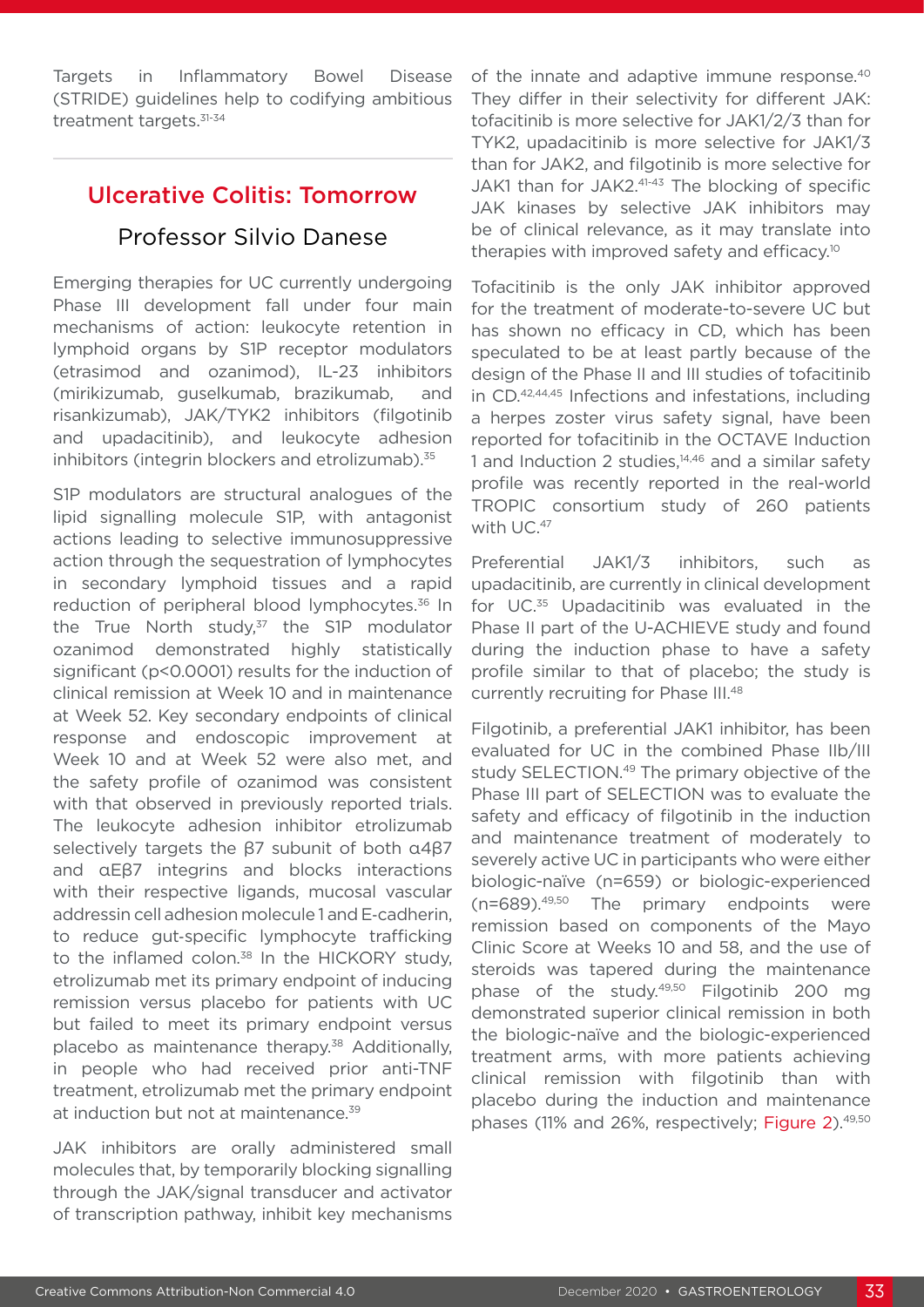

#### Figure 2: SELECTION primary endpoint results at induction and maintenance.

Figure portrays the proportion of biologic-naïve or biologic-experienced patients with ulcerative colitis achieving clinical remission during the induction phase (Week 10) and for the rerandomised responder cohort during the maintenance phase (Week 58) in SELECTION.

*Reproduced with permission from Peyrin-Biroulet49 and Feagan.50*

Although adverse events such as infections and infestations were more prevalent in patients treated with filgotinib compared with patients that received placebo during the induction period, rates of herpes zoster were in line with placebo during the maintenance phase (Week 58)50 and were also consistent with the rates observed for patients with rheumatoid arthritis, including those treated with adalimumab or methotrexate.51 Venous thromboembolism rates in SELECTION were also consistent with the low rates observed in rheumatoid arthritis.<sup>49,51</sup> Additionally, in the Phase II DARWIN 2 study, filgotinib 200 mg increased the mean levels of low-density lipoprotein (LDL), high-density lipoprotein (HDL), and total cholesterol. The LDL:HDL ratio, however, fell slightly over the study period, which indicated that the JAK1 selectivity of filgotinib might lead to proportionally greater increases in HDL cholesterol compared with the increases seen for LDL cholesterol.<sup>52</sup>

In animal studies, histologic changes have been observed in the testis and in the epididymides at filgotinib doses several-fold higher than the dose recommended for human use. No testicular toxicity has been observed with doses equivalent to the 200 mg dose.<sup>53</sup> However, as a precaution and follow-up to this potential safety signal, the randomised, placebo-controlled Phase II studies MANTA (in males with UC or CD) and MANTA-RAy (in males with rheumatic diseases) have been initiated to evaluate the testicular safety of filgotinib in humans.<sup>54,55</sup>

For adults with moderately to severely active UC, investigational new treatments could, once approved, fit into existing treatment algorithms during both the induction and maintenance phases, with the goal of maintaining steroid-free, clinically and endoscopically defined remission in patients diagnosed with UC (Figure  $3$ ).<sup>22</sup> Several of the new investigational therapies, such as ozanimod and filgotinib, appear to have benign safety profiles and may, from a safety point of view, be suitable as both firstand second-line therapies (i.e., both before and after biologics). Regarding efficacy, these new molecules could be considered as both first- and second-line therapies, including for long-term maintenance therapy.<sup>22</sup>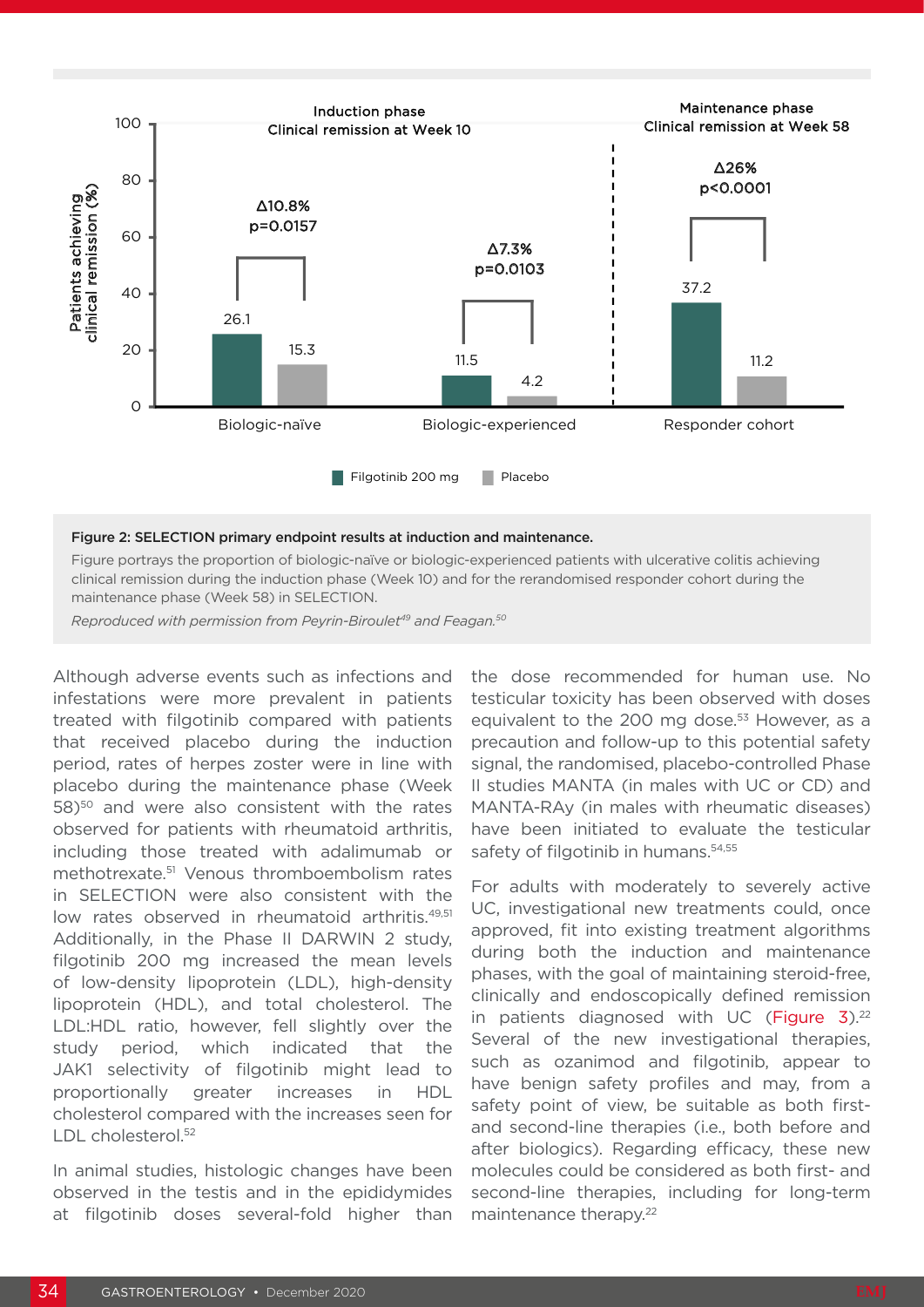

### Figure 3: Potential roles of new therapies for the treatment of adults with moderately to severely active ulcerative colitis.

\*Refractory to oral steroids or immunomodulator therapy.

IFX: infliximab; IV: intravenous; MTX: methotrexate; UC: ulcerative colitis; VEDO: vedolizumab.

However, patient preferences for oral, intravenous, or subcutaneous modes of administration need to be considered, as modes of administration are becoming more important considerations for novel therapies, particularly as the efficacy and safety profiles of available drugs are plateauing.<sup>56</sup> Drug preferences are also influenced by cost, reflected in the higher uptake of biosimilars in Europe compared with the USA, which are more affordable compared with their reference biologics.<sup>57</sup> In summary, multiple new therapeutic modalities are in clinical development for UC, and several of these new molecules have shown favourable benefit–risk profiles in late-stage clinical trials.

### Ulcerative Colitis: the Future

### Professor Laurent Peyrin-Biroulet

Biologics used to treat immunologic conditions such as UC are large molecular weight (>1 kilodaltons [kDa]) protein therapeutics requiring parenteral administration, which preferentially interact with extracellular drug targets. Small molecule therapeutics, on the other hand, are

small molecules (<1 kDa) of synthetic origin designed to modulate either intra- or extracellular targets, and are most commonly administered either orally or topically.<sup>58,59</sup> Although low trough concentrations of both biologics and small molecule drugs may result in breakthrough symptoms, only biologics are known to be potentially immunogenic, which may lead to the neutralisation of the therapeutic effect of the biologic.<sup>60</sup>

Biosimilars are defined as biologics with no clinically meaningful differences in efficacy or safety from their licensed originators. The lower cost of biosimilars stimulates market competition and facilitates patient access to biologics because of their lower costs.<sup>61</sup> Biosimilars have significantly reduced the treatment cost for biologics both in the European Union (EU) and in the USA, exemplified by the approval of several biosimilar anti-TNF therapeutics for the treatment of immune disorders such as IBD.<sup>62-65</sup>

Several head-to-head trials are expected to provide some answers regarding the drugs that will constitute the future of IBD therapy. The outcomes of a study,<sup>66</sup> which compared the adalimumab biosimilar candidate BI 695501 with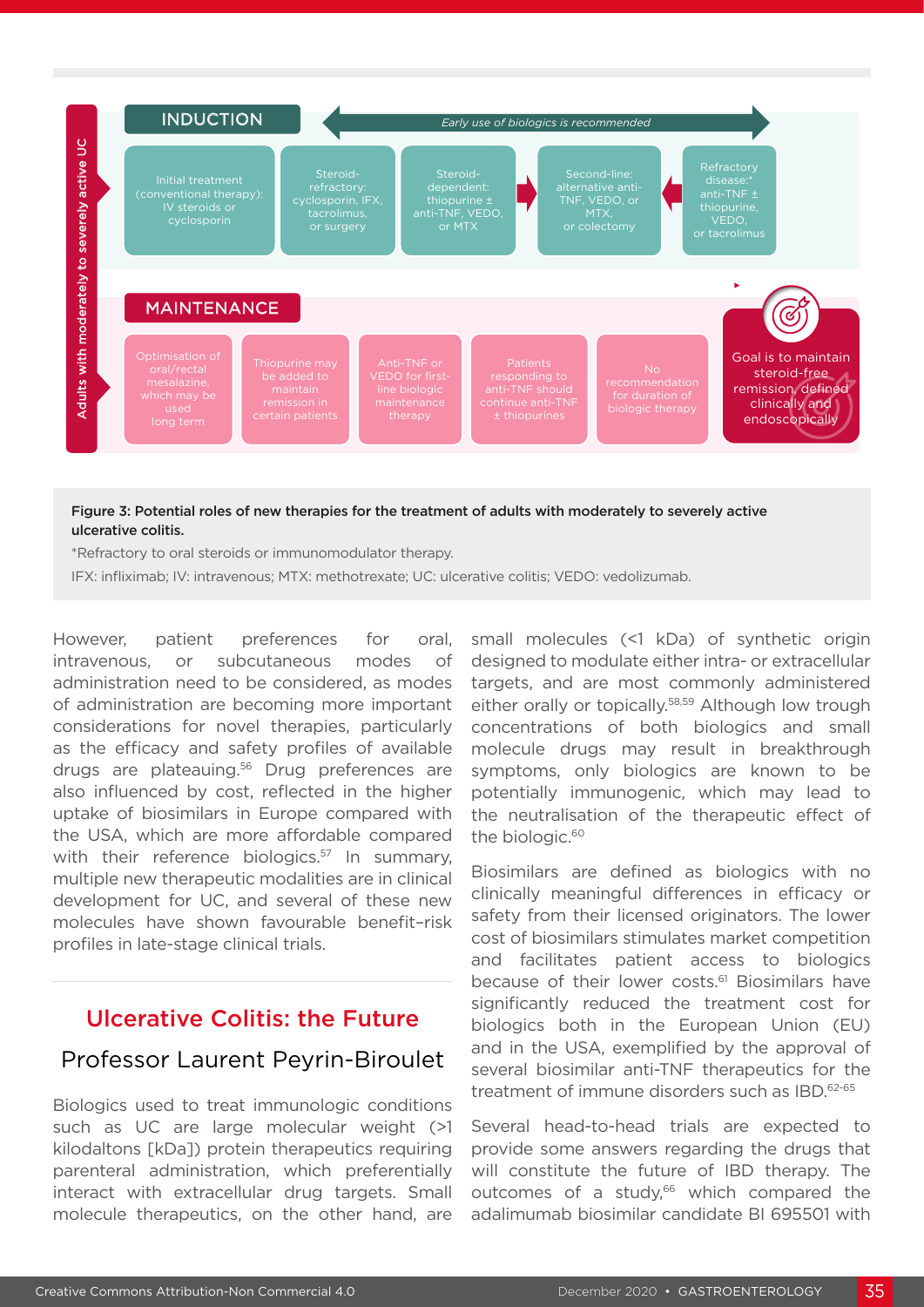EU-approved Humira® (Boehringer Ingelheim, Ingelheim am Rhein, Germany), have recently been reported,<sup>67</sup> and results are expected in 2020 from the GARDENIA (etrolizumab versus infliximab) and HIBISCUS (etrolizumab versus adalimumab) Phase III studies.<sup>68</sup> In 2021, readouts are expected from the Phase II EXPEDITION trial, which evaluates brazikumab versus vedolizumab in UC,69 and from the Phase III SEAVUE trial comparing adalimumab with ustekinumab in UC.70 Results are also expected in 2022–2023 from the Phase  $II/III$  study INTREPID,<sup>71</sup> which compares brazikumab with adalimumab, and from the Phase III study VIVID-1,72 which evaluates mirikizumab versus ustekinumab. Outcomes of the Phase II/III study GALAXI,<sup>73</sup> which investigates guselkumab versus ustekinumab in patients with moderately to severely active CD, are expected in 2024. In addition, studies evaluating combinations of two different biologics for achievement of remission are being conducted; one example is the Phase II VEGA study, evaluating combination treatments of guselkumab and golimumab in patients with UC.74

### *"Small molecules have a number of advantages in the treatment of UC" – Prof Silvio Danese, 2020*

Although biologics have revolutionised the management of autoimmune diseases.<sup>75</sup> small molecules have a number of advantages for the treatment of UC. This is mainly because of their oral mode of administration, effectiveness in patients previously treated with TNF inhibitors, short serum half-life, potential high cost– effectiveness ratio, lack of immunogenicity, previous treatment experiences from other patient types and in other diseases, potential as first-line therapy after aminosalicylates and steroids, rapid absorption time, and potential for use in mild, moderate, and severe UC.76 Prof Peyrin-Biroulet indicated that the lack of immunogenicity associated with small molecule drugs also opens up the possibility of treatment holidays for patients with IBD on small molecule therapies; however, additional research is needed to define which patients and disease stages are most suited for stop/start treatment regimens in IBD.

The immunosuppressive mechanisms of action of drugs used to treat IBD result in reductions in disease activity; however, they are also associated with an increased risk of infections and a potential increase in the risk of developing cancers.77,78 The I-CARE study, a Europeanwide, prospective, longitudinal, observational, multicentre cohort study, has been designed to evaluate the risk of developing cancer or serious infection in patients that are using immunosuppressive and biologic therapies.<sup>79</sup> I-CARE has thus far enrolled >10,000 patients with IBD, and the first results are expected to be presented at ECCO 2021.80

Dual-targeted, or bispecific, antibodies have been proposed as a novel therapeutic approach for the treatment of immune disorders such as IBD. This unique class of biologics combines two distinct binding specificities within a single therapeutic entity, which allows for the simultaneous targeting of two different disease-causing cytokines or pathways by the same therapeutic. Several bispecific biologics are currently in preclinical or clinical development for the treatment of a variety of autoimmune and inflammatory diseases.<sup>81</sup>

Another approach is combination therapy, in which separate biologics and small molecule drugs are administered concomitantly.82-84 The selection of drugs that might be suitable for combination therapies needs to be based not only on safety profiles, but also on mechanisms of action. However, challenges remain in predicting how effects of crosstalk and synergy from the combination of two different drugs will influence the overall safety and efficacy of a combination therapy. Filgotinib, for example, appears to have a favourable safety profile so could be considered for combination therapy trials with other drugs with favourable safety profiles, such as vedolizumab, ozanimod, or etrolizumab.

Additionally, experimental treatment concepts to modulate immune dysregulation conditions such as IBD are currently being explored, including targeting the human genome, where approximately 99% of the DNA sequence has unknown function, and the gut microbiome.<sup>85,86</sup>

The future of UC management is envisioned as a stepwise approach, starting with symptom remission (patient-reported outcomes Stages 1–2), followed by endoscopic, histologic, and ultimately molecular healing.<sup>87</sup>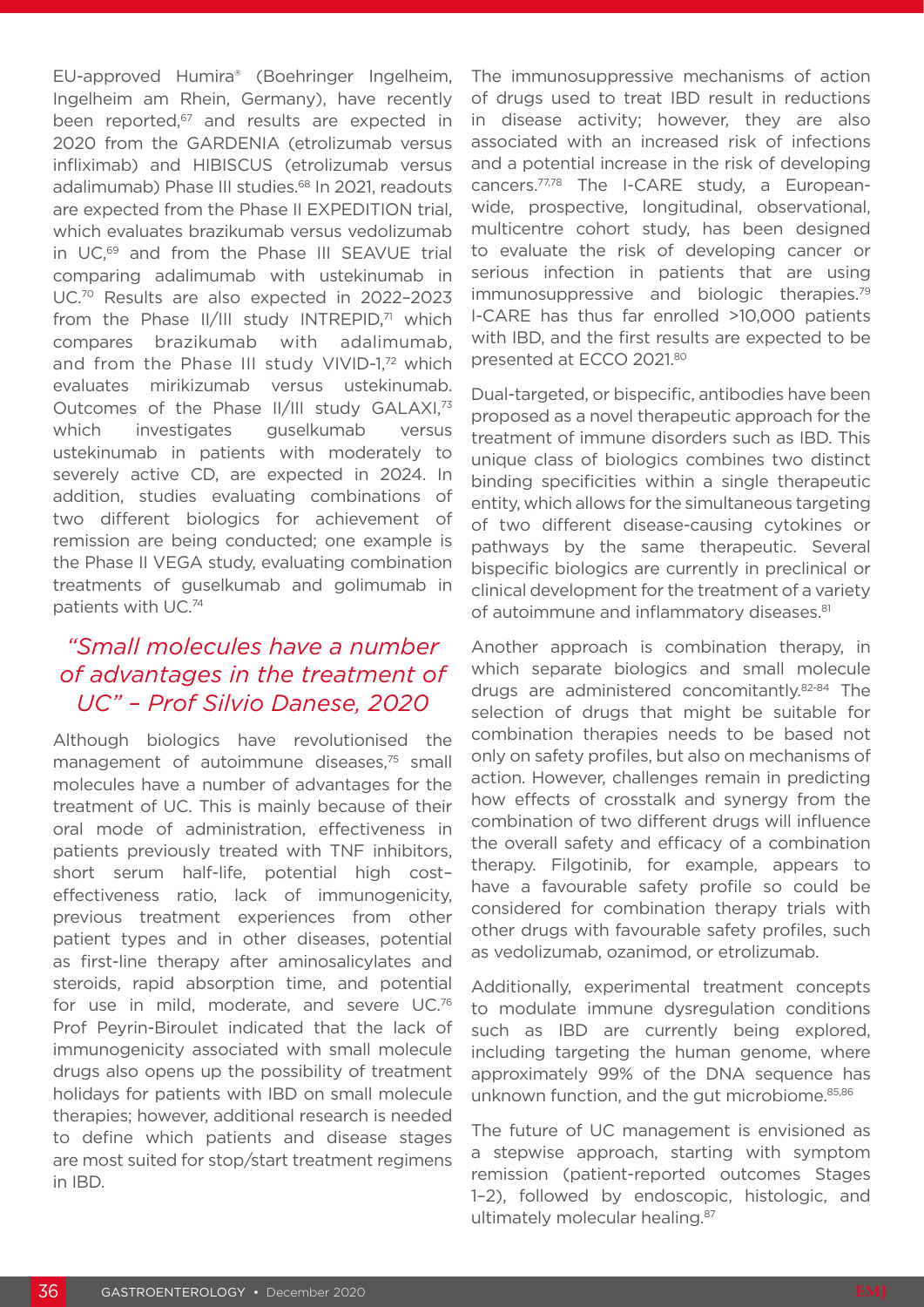### *"The good physician treats the disease; the great physician treats the patient who has the disease" – Sir William Osler, 1903*

To achieve this, STRIDE guidelines have been published that include evidence- and consensusbased recommendations for selecting the goals for treat-to-target strategies in patients with IBD. The treatment of patients with UC should target the resolution of rectal bleeding and the normalisation of bowel habits, and outcomes should be assessed every 3 months until symptom resolution and every 6–12 months thereafter. Similarly, the treatment of intestinal inflammation should aim for a Mayo endoscopic subscore of 0 as the optimal target, with a Mayo endoscopic subscore of 1 as a minimum target within 3–6 months after the start of therapy. Histopathology may be used as a sensitive measure of inflammation but not as a target, and available biomarkers, such as C-reactive protein and faecal calprotectin, should be used as adjunctive measures of inflammation for monitoring in patients with UC.<sup>34</sup>

These ambitious treatment targets may be supported by the implementation of homebased biomarker monitoring, virtual clinics, and telemedicine, which may lead to increased adherence rates and improved treatment outcomes.88 Interest in, and development of, telemedicine and remote monitoring has been greatly accelerated by the ongoing coronavirus disease (COVID-19) pandemic.<sup>89</sup>

Prof Peyrin-Biroulet outlined his 5-year perspective on the treatment of UC: this included reduced reliance on endoscopy in UC, except for colorectal cancer screening; patients being able to receive treatment from home; targets based on symptoms, endoscopy, and/or histology; and treatments tailored to individual patients and not to molecular pathways, with the ultimate goal of achieving a normal life with UC. Unfortunately, there is still a significant gap between current healthcare practice and optimal treatment strategies in UC<sup>90</sup> and more education needs to be aimed at patients rather than at healthcare providers, for example through the development of patient guidelines to educate patients on which treatment options are available. $91$  The focus also needs to shift from inflammation toward disease modification and quality of life improvements, with the ultimate aim of improving overall patient outcomes.

### Conclusion

Although therapies such as biologics and novel small molecule drugs targeting different immune pathways have revolutionised the treatment of autoimmune disorders including IBD in recent decades, unmet needs remain. A new generation of drugs for IBD are in clinical development, including S1P modulators, IL-23 inhibitors, leukocyte adhesion inhibitors, and preferential JAK1 inhibitors. Novel treatment concepts such as bispecific biologics and biologic/small molecule drug combination therapies are also being developed. In parallel, the clinical management of IBD is being improved through the implementation of personalised treat-to-target strategies, biomarker-based disease activity monitoring, and empowerment of patients through improved patient education.

### References

- 1. Seyedian SS et al. A review of the diagnosis, prevention, and treatment methods of inflammatory bowel disease. J Med Life. 2019;12(2):113-22.
- 2. Torres J et al. Ulcerative colitis as a progressive disease: the forgotten evidence. Inflamm Bowel Dis. 2012;18(7):1356-63.
- 3. Gullberg K et al. Neoplastic transformation of the pelvic pouch mucosa in patients with ulcerative colitis. Gastroenterology.

#### 1997;112(5):1487-92.

- 4. Farrell D et al. Self-reported symptom burden in individuals with inflammatory bowel disease. J Crohns Colitis. 2016;10(3):315-22.
- 5. Ghosh S et al. P359 Correlation between physician and patient disease assessments in ulcerative colitis: baseline data from the ICONIC study of 1816 patients in 33 countries. J Crohns Colitis. 2017;11(Suppl 1):S259-60.
- 6. Ghosh S et al. P322 Disease-related worries and concerns in patients with ulcerative colitis: 1-year data from ICONIC. J Crohns Colitis. 2019;13(Suppl 3):S262.
- 7. Danese S et al. Biologic agents for IBD: practical insights. Nat Rev Gastroenterol Hepatol. 2015;12(9):537-45.
- 8. Danese S et al. JAK selectivity for inflammatory bowel disease treatment: does it clinically matter?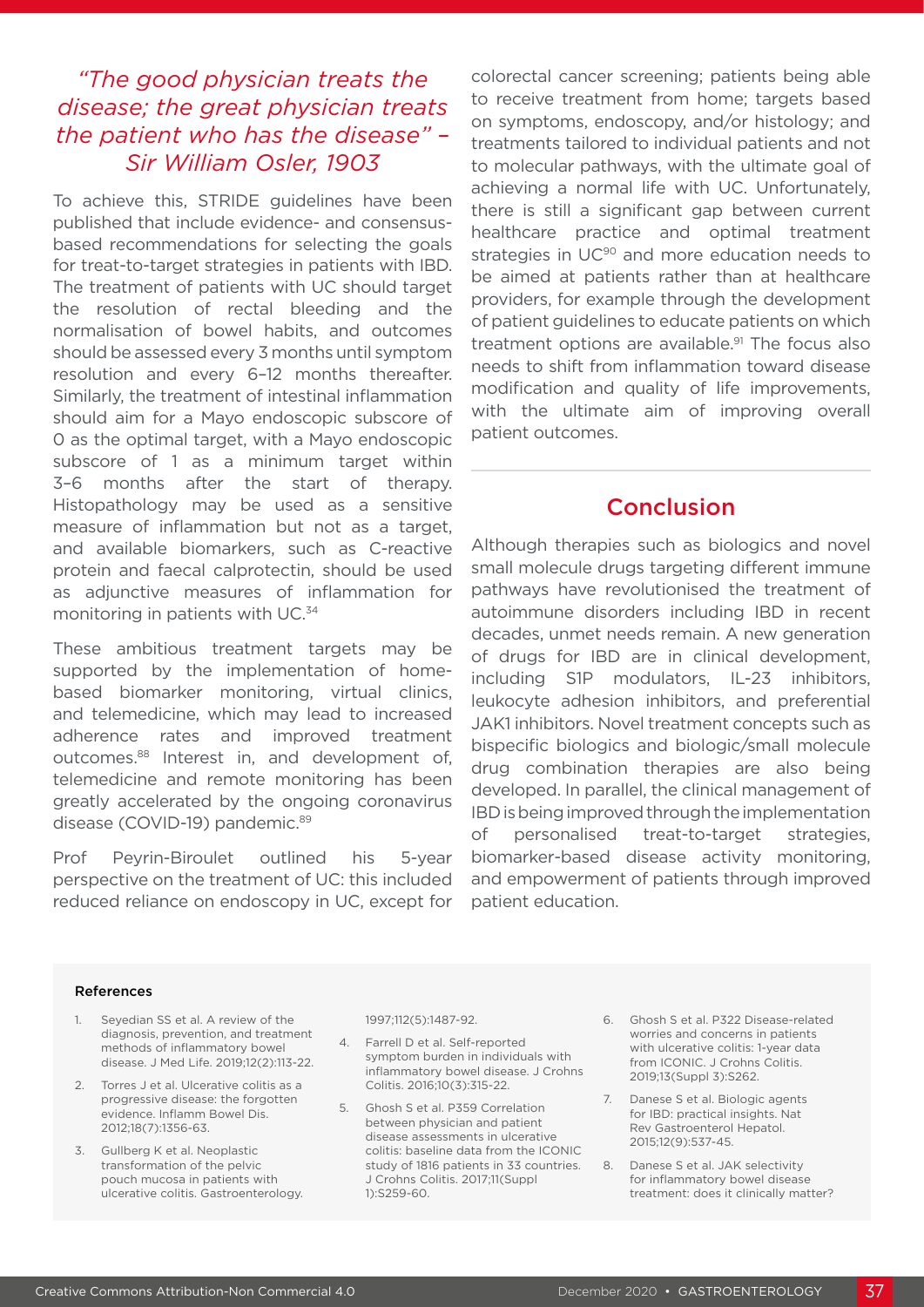Gut. 2019;68(10):1893-9.

- 9. Salas A et al. JAK-STAT pathway targeting for the treatment of inflammatory bowel disease. Nat Rev Gastroenterol Hepatol. 2020;17(6):323-37.
- 10. Virtanen AT et al. Selective JAKinibs: prospects in inflammatory and autoimmune diseases. BioDrugs. 2019;33(1):15-32.
- 11. Ungar B et al. Association of vedolizumab level, anti-drug antibodies, and alpha4beta7 occupancy with response in patients with inflammatory bowel diseases. Clin Gastroenterol Hepatol. 2018;16(5):697-705.
- 12. Lopetuso LG et al. Can we predict the efficacy of anti-TNF-α agents? Int J Mol Sci. 2017;18(9):1973.
- 13. Engel T et al. Vedolizumab in IBD-lessons from real-world experience; a systematic review and pooled analysis. J Crohns Colitis. 2018;12(2):245-57.
- 14. Sandborn WJ et al. Tofacitinib as induction and maintenance therapy for ulcerative colitis. N Engl J Med. 2017;376(18):1723-36.
- 15. Colombel JF et al. OP01 Higher vs. standard adalimumab maintenance regimens in patients with moderately to severely active ulcerative colitis: results from the SERENE-UC maintenance study. J Crohns Colitis. 2020;14(Suppl 1):S001.
- 16. Colombel JF et al. Four-year maintenance treatment with adalimumab in patients with moderately to severely active ulcerative colitis: data from ULTRA 1, 2, and 3. Am J Gastroenterol. 2014;109(11):1771-80.
- 17. Rutgeerts P et al. Infliximab for induction and maintenance therapy for ulcerative colitis. N Engl J Med. 2005;353(23):2462-76.
- 18. Feagan BG et al. Efficacy of vedolizumab induction and maintenance therapy in patients with ulcerative colitis, regardless of prior exposure to tumor necrosis factor antagonists. Clin Gastroenterol Hepatol. 2017;15(2):229-39.
- 19. Sands BE et al. Vedolizumab versus adalimumab for moderate-to-severe ulcerative colitis. N Engl J Med. 2019;381(13):1215-26.
- 20. Sands BE et al. Ustekinumab as induction and maintenance therapy for ulcerative colitis. N Engl J Med. 2019;381(13):1201-14.
- 21. Selinger CP et al. A multi-centre audit of excess steroid use in 1176 patients with inflammatory bowel disease. Aliment Pharmacol Ther. 2017;46(10):964-73.
- 22. Harbord M et al. Third European evidence-based consensus on diagnosis and management of

ulcerative colitis. Part 2: current management. J Crohns Colitis. 2017;11(7):769-84.

- 23. Nocerino A et al. Fatigue in inflammatory bowel diseases: etiologies and management. Adv Ther. 2020;37(1):97-112.
- 24. Patel H et al. Comparison of realworld treatment outcomes with vedolizumab versus infliximab in biologic-naive patients with inflammatory bowel disease. Crohns Colitis 360. 2019;1(2):otz022.
- 25. Biemans VBC et al. Tofacitinib for ulcerative colitis: results of the prospective Dutch Initiative on Crohn and Colitis (ICC) registry. Aliment Pharmacol Ther. 2020;51(9):880-8.
- 26. Dias CC et al. Clinical predictors of colectomy in patients with ulcerative colitis: systematic review and metaanalysis of cohort studies. J Crohns Colitis. 2015;9(2):156-63.
- 27. Kaplan GG et al. Decreasing colectomy rates for ulcerative colitis: a population-based time trend study. Am J Gastroenterol. 2012;107(12):1879-87.
- 28. Parragi L et al. Colectomy rates in ulcerative colitis are low and decreasing: 10-year follow-up data from the Swiss IBD cohort study. J Crohns Colitis. 2018;12(7):811-8.
- 29. Fumery M et al. Natural history of adult ulcerative colitis in populationbased cohorts: a systematic review. Clin Gastroenterol Hepatol. 2018;16(3):343-56.
- 30. Burisch J, Munkholm P. The epidemiology of inflammatory bowel disease. Scand J Gastroenterol. 2015;50(8):942-51.
- 31. De Vos M et al. Consecutive fecal calprotectin measurements to predict relapse in patients with ulcerative colitis receiving infliximab maintenance therapy. Inflamm Bowel Dis. 2013;19(10):2111-7.
- 32. Gilead Sciences. Filgotinib in the induction and maintenance of remission in adults with moderately to severely active ulcerative colitis (SELECTION1). NCT02914522. https://clinicaltrials.gov/ct2/show/ NCT02914522.
- 33. Magro F et al. European consensus on the histopathology of inflammatory bowel disease. J Crohns Colitis. 2013;7(10):827-51.
- 34. Peyrin-Biroulet Let al. Selecting Therapeutic Targets in Inflammatory Bowel Disease (STRIDE): determining therapeutic goals for treat-to-target. Am J Gastroenterol. 2015;110(9):1324- 38.
- 35. Danese S. New drugs in the ulcerative colitis pipeline: prometheus unbound. Gastroenterology. 2020;158(3):467- 70.
- 36. Danese S et al. Targeting S1P in

inflammatory bowel disease: new avenues for modulating intestinal leukocyte migration. J Crohns Colitis. 2018;12(Suppl 2):S678-86.

- 37. Businesswire. Bristol Myers Squibb announces positive topline results from pivotal Phase 3 True North trial evaluating zeposia (ozanimod) in patients with moderate to severe ulcerative colitis. 2020. Available at: https://www.businesswire.com/news/ home/20200602005291/en/. Last accessed: 22 October 2020.
- 38. Dotan I et al. The role of integrins in the pathogenesis of inflammatory bowel disease: approved and investigational anti-integrin therapies. Med Res Rev. 2020;40(1):245-62.
- 39. Roche. Roche provides update on Phase III studies of etrolizumab in people with moderately to severely active ulcerative colitis. 2020. Available at: https://www. roche.com/investors/updates/ inv-update-2020-08-10.htm. Last accessed: 22 October 2020.
- 40. Coskun M et al. Involvement of JAK/ STAT signaling in the pathogenesis of inflammatory bowel disease. Pharmacol Res. 2013;76:1-8.
- 41. McInnes IB et al. Comparison of baricitinib, upadacitinib, and tofacitinib mediated regulation of cytokine signaling in human leukocyte subpopulations. Arthritis Res Ther. 2019;21(1):183.
- 42. European Medicines Agency (EMA). Xeljanz summary of product characteristics. 2020. Available at: https://www.ema.europa.eu/en/ documents/product-information/ xeljanz-epar-product-information\_ en.pdf. Last accessed: 22 October 2020.
- 43. European Medicines Agency (EMA). Rinvoq summary of product characteristics. 2020. Available at: https://www.ema.europa.eu/en/ documents/product-information/ rinvoq-epar-product-information\_ en.pdf. Last accessed: 22 October 2020.
- 44. Panes J et al. Tofacitinib for induction and maintenance therapy of Crohn's disease: results of two Phase IIb randomised placebo-controlled trials. Gut. 2017;66(6):1049-59.
- 45. Rogler G. Efficacy of JAK inhibitors in Crohn's disease. J Crohns Colitis. 2020;14(Suppl 2):S746-54.
- 46. Sandborn WJ et al. Venous thromboembolic events in the tofacitinib ulcerative colitis clinical development programme. Aliment Pharmacol Ther. 2019;50(10):1068-76.
- 47. Deepak P et al. Safety of tofacitinib in a real-world cohort of patients with ulcerative colitis. Clin Gastroenterol Hepatol. 2020;S1542-3565(20):30913- 7.
- 48. Sandborn WJ et al. Efficacy of upadacitinib in a randomized trial of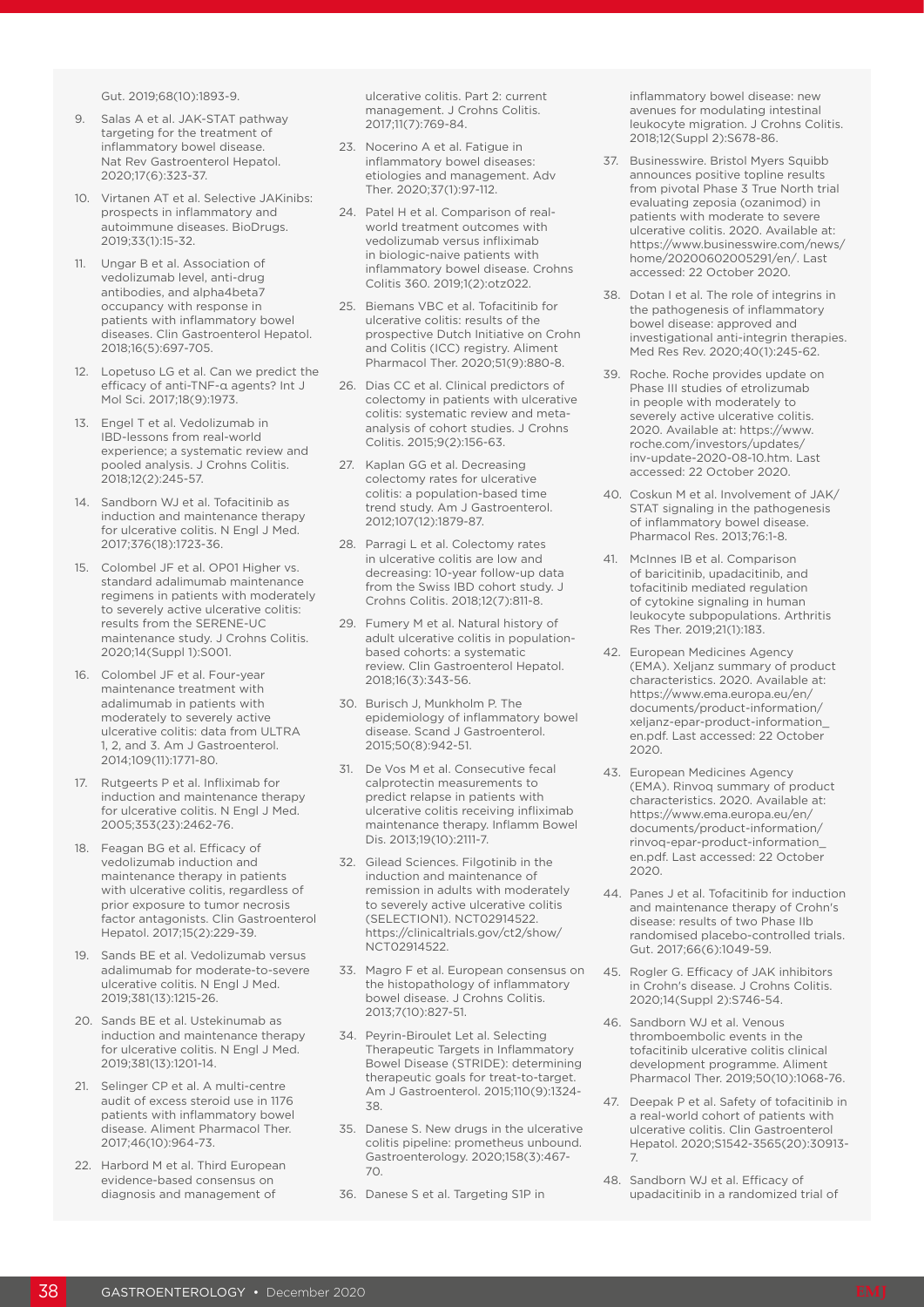patients with active ulcerative colitis. Gastroenterology. 2020;158(8):2139- 49.

- 49. Peyrin-Biroulet L et al. Efficacy and safety of filgotinib as maintenance therapy for patients with moderately to severely active ulcerative colitis: results from the Phase 2b/3 selection study. Abstract LB20. UEG Week Virtual, 11-13 October, 2020.
- 50. Feagan B. Efficacy and safety of filgotinib as induction therapy for patients with moderately to severely active ulcerative colitis: results from the Phase 2b/3 selection study. Abstract LB19. UEG Week Virtual, 11- 13 October, 2020.
- 51. Genovese M et al. Integrated safety analysis of filgotinib treatment for rheumatoid arthritis from 7 clinical trials. Poster THU0202. EULAR E-Congress, 3-6 June, 2020.
- 52. Kavanaugh A et al. Filgotinib (GLPG0634/GS-6034), an oral selective JAK1 inhibitor, is effective as monotherapy in patients with active rheumatoid arthritis: results from a randomised, dose-finding study (DARWIN 2). Ann Rheum Dis. 2017;76(6):1009-19.
- 53. MedCity News. Gilead, Galapagos's filgotinib scores in Phase III rheumatoid arthritis trial, but questions remain. 2019. Available at: https://medcitynews.com/2019/03/ gilead-galapagoss-filgotinib-scoresin-phase-iii-rheumatoid-arthritistrial-but-questions-remain/?rf=1. Last accessed: 22 October 2020.
- 54. Gilead Sciences. Study to evaluate the testicular safety of filgotinib in adult males with moderately to severely active inflammatory bowel disease (MANTA). NCT03201445. https://clinicaltrials.gov/ct2/show/ NCT03201445.
- 55. Galapagos NV. Study to evaluate the effect of filgotinib on semen parameters in adult males with active rheumatoid arthritis, psoriatic arthritis, ankylosing spondylitis, or non-radiographic axial spondyloarthritis (MANTA-RAy). NCT03926195. https://clinicaltrials. gov/ct2/show/NCT03926195.
- 56. Bansback N et al. How important is mode of administration in treatments for rheumatic diseases and related conditions? Curr Rheumatol Rep. 2015;17(6):514.
- 57. Map BioPharma. Biosimilar uptake in the US lags behind the EU. 2019. Available at: https://mapbiopharma. com/home/2019/07/biosimilaruptake-in-the-us-lags-behind-the-eu/. Last accessed: 22 October 2020.
- 58. Olivera P et al. Next generation of- small molecules in inflammatory bowel disease. Gut. 2017;66(2):199- 209.
- 59. Wan H. An overall comparison of small molecules and large

biologics in ADME testing. ADMET. 2016;4(1):DOI:10.5599/admet.4.1.276.

- 60. Fine S et al. Etiology and management of lack or loss of response to anti-tumor necrosis factor therapy in patients with inflammatory bowel disease. Gastroenterol Hepatol (N Y). 2019;15(12):656-65.
- 61. Kim H et al. The future of biosimilars: maximizing benefits across immunemediated inflammatory diseases. Drugs. 2020;80(2):99-113.
- 62. Pentek M et al. Access to biologicals in Crohn's disease in ten European countries. World J Gastroenterol. 2017;23(34):6294-305.
- 63. Medicines for Europe. Medicines for Europe country specific market access policies. 2017. Available at: https://www. medicinesforeurope.com/wpcontent/uploads/2017/05/20170220- Medicines-for-Europerecommendationsv1.0\_FINAL.pdf. Last accessed: 22 October 2020.
- 64. IMS Institute of Healthcare Informatics. Delivering on the potential of biosimilar medicines. The role of functioning competitive markets. 2016. Available at: https:// www.medicinesforeurope.com/ wp-content/uploads/2016/03/IMS-Institute-Biosimilar-Report-March-2016-FINAL.pdf. Last accessed: 9 November 2020.
- 65. Danese S, Fiorino G. Anti-TNF biosimilars in inflammatory bowel disease: searching the proper patient's profile. Curr Med Chem. 2019;26(2):280-7.
- 66. Boehringer Ingelheim. BI 695501 versus humira in patients with active Crohn's disease: a trial comparing efficacy, endoscopic improvement, safety, and immunogenicity. NCT02871635. https://clinicaltrials. gov/ct2/show/NCT02871635.
- 67. Pouillon L et al. Head-to-head trials in inflammatory bowel disease: past, present and future. Nat Rev Gastroenterol Hepatol. 2020;17(6):365-76.
- 68. Sandborn WJ et al. Etrolizumab for the treatment of ulcerative colitis and Crohn's disease: an overview of the Phase 3 clinical program. Adv Ther. 2020;37(7):3417-31.
- 69. Allergan. An active and placebocontrolled study of brazikumab in participants with moderately to severely active ulcerative colitis [EXPEDITION]. NCT03616821. https://clinicaltrials.gov/ct2/show/ NCT03616821.
- 70. Janssen Scientific Affairs, LLC. Safety and efficacy of adalimumab versus ustekinumab for one year (SEAVUE). NCT03464136. https://clinicaltrials. gov/ct2/show/NCT03464136.
- 71. Allergan. An active and placebocontrolled study of brazikumab in

participants with moderately to severely active Crohn's disease. NCT03759288. https://clinicaltrials. gov/ct2/show/NCT03759288.

- 72. Eli Lilly and Company. A study of mirikizumab (LY3074828) in participants with Crohn's disease (VIVID-1). NCT03926130. https:// clinicaltrials.gov/ct2/show/ NCT03926130.
- 73. Janssen Research & Development, LLC. A study of the efficacy and safety of guselkumab in participants with moderately to severely active Crohn's disease (GALAXI). NCT03466411. https://clinicaltrials. gov/ct2/show/NCT03466411.
- 74. Janssen Research & Development, LLC. A study of efficacy and safety of combination therapy with guselkumab and golimumab in participants with moderately to severely active ulcerative colitis (VEGA). NCT03662542. https:// clinicaltrials.gov/ct2/show/ NCT03662542.
- 75. Li P et al. Drugs for autoimmune inflammatory diseases: from small molecule compounds to anti-TNF biologics. Front Pharmacol. 2017;8:460.
- 76. Danese S et al. Positioning tofacitinib in the treatment algorithm of moderate to severe ulcerative colitis. Inflamm Bowel Dis. 2018;24(10):2106- 12.
- 77. Orlicka K et al. Prevention of infection caused by immunosuppressive drugs in gastroenterology. Ther Adv Chronic Dis. 2013;4(4):167-85.
- 78. Axelrad JE et al. Inflammatory bowel disease and cancer: the role of inflammation, immunosuppression, and cancer treatment. World J Gastroenterol. 2016;22(20):4794-801.
- 79. Groupe d'Etude Therapeutique des Affections Inflammatoires Digestives (GETAID). IBD cancer and serious infection in Europe (I-CARE). NCT02377258. https://clinicaltrials. gov/ct2/show/NCT02377258.
- 80. The I-CARE Study Group. P509 IBD cancer and serious infections in Europe (I-CARE): a European prospective observational study. J Crohn's Colitis. 2017;11(Suppl 1):S338- 9.
- 81. Peyrin-Biroulet L et al. Bispecific antibodies: the next generation of targeted inflammatory bowel disease therapies. Autoimmun Rev. 2019;18(2):123-8.
- 82. Kremer et al. Tofacitinib in combination with nonbiologic disease-modifying antirheumatic drugs in patients with active rheumatoid arthritis. Ann Intern Med. 2013;159(4):253-61.
- 83. Hirten RP et al. Combining biologics in inflammatory bowel disease and other immune mediated inflammatory disorders. Clin Gastroenterol Hepatol.